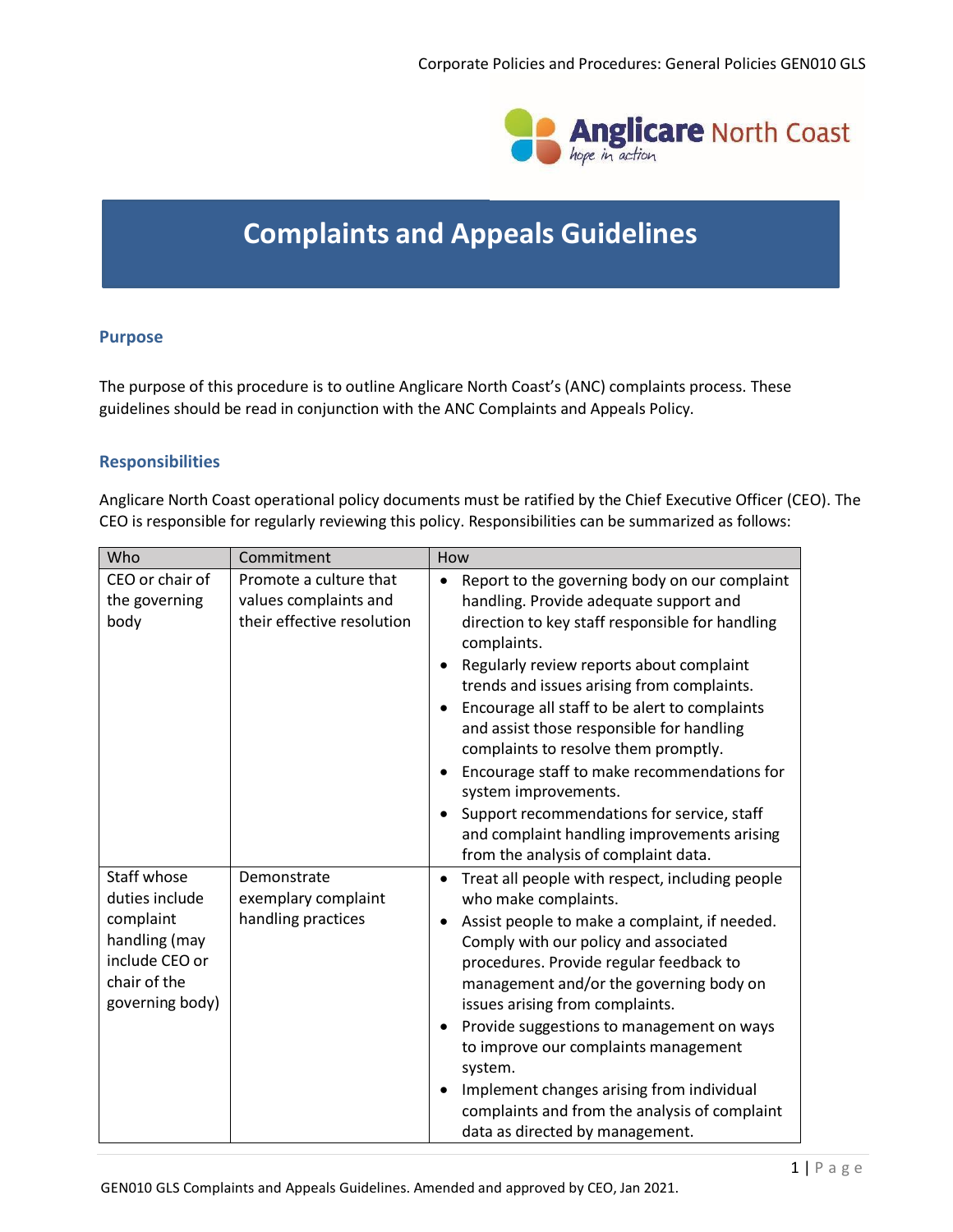|           |                                                                       | Corporate Policies and Procedures: General Policies GEN010 GLS                                                                                                                                                                                                                                                                    |
|-----------|-----------------------------------------------------------------------|-----------------------------------------------------------------------------------------------------------------------------------------------------------------------------------------------------------------------------------------------------------------------------------------------------------------------------------|
| All staff | Understand and<br>comply with our<br>complaint handling<br>practices. | Treat all people with respect, including people<br>$\bullet$<br>who make complaints.<br>Be aware of our complaint handling policies<br>and procedures. Assist people who wish to<br>make complaints access our complaints<br>process.<br>Be alert to complaints and assist staff handling<br>complaints resolve matters promptly. |

# **Procedure**

# *Receiving a complaint*

Complaints come in a variety of ways. These may be written, verbal, email or SMS or any other form of correspondence to Anglicare North Coast people. No matter the method, a C&A needs to be treated diligently. **Complaints can be sent directly to the CEO or Administration Coordinator at PO Box 401, Grafton, NSW, 2460 or by phoning 02 6643 4844.**

When receiving a complaint or appeal from a client/client representative/stakeholder, employees should implement the following practices:

- Explain the C&A process and advise that a written report may be completed;
- Ask if they would like a copy of the C&A brochure
- Ask if they would like a copy of this policy and procedure;
- Advise that their service provision will be maintained (where relevant);
- Listen carefully to the details provided;
- Receive the information impartially, and without offering personal opinion;
- Ask whether the person would like a support person or advocate to be present;
- Ask if they would like to nominate a key person to communicate with them throughout then process

• Ask if they would like details of external resolution agencies, such as ACNC, Fair Trading or tenants' advocacy groups

- Record the details of the C&A and ask what outcome is preferred;
- Advise that the C&A will be registered, reviewed and actioned.

# *Documentation*

- Within 2 working days provide an acknowledgement of receipt by the same media (written, SMS, email etc.) the C&A was received.
- Document the C&A as accurately as possible;
- C&A received are to be summarised in monthly reports at all levels (i.e. Coordinator to Manager; Manager to CE0).

# *Responsibilities*

- If there is an allegation of gross misconduct, unethical or illegal activity, the documented C&A must be forwarded to the CEO;
- If the matter can be immediately resolved or actioned to the satisfaction of the client/client representative/stakeholder – then do it, and record actions on the form;
- If the matter requires greater attention, the form is to be referred to the Manager for follow up  $-$  if resolved then record actions on the form and submit. If not resolved escalate to the CEO
- All C&A will be recorded in the C&A Register, which is held by the CEO and maintained in a secure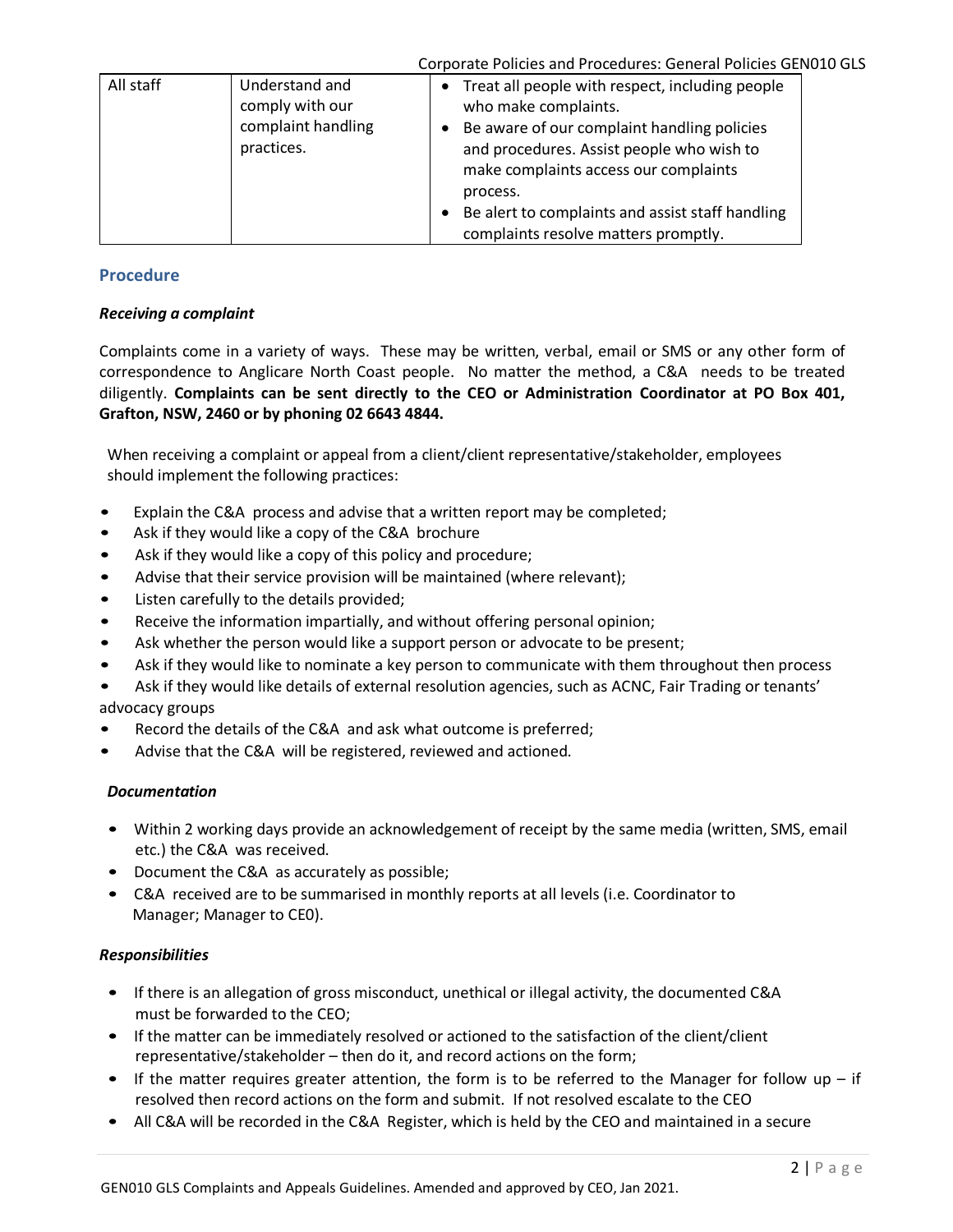location;

• Completed forms are to be forwarded to the CEO.

# *Complaints Progress and Conclusion report*

- Progress reports (written or verbal) are to be provided to the client/client representative/stakeholder and nominated key person on a regular basis during the course of the complaints process. Records of correspondence must be maintained.
- A final report is to be provided to the client/client representative/stakeholder that outlines the outcome of the complaint.

Types of outcome include:

- identified improvement (e.g. policy gap, systemic fault)
- dismissed as unsubstantiated
- found true but no further action
- an apology
- disciplinary action, up to and including dismissal.

# **Appeals**

We will inform people who make complaints to or about us about any internal or external review options available to them (including any relevant Ombudsman or oversight regulatory bodies).

# **Internal Appeals**

If you feel that the procedure set out has not been followed and/or that the outcome was unfair, you can appeal to the CEO. If the complaint concerned the CEO then you can appeal directly to the Chair of the Board. In either case the CEO or the Chair will investigate the appeal and make a determination as to the suitability of the process and the outcomes. The CEO or Chair may implement alternative outcomes if they believe his is appropriate. **Appeals can be sent directly to the CEO or Administration Coordinator at PO Box 401, Grafton, NSW, 2460 or by phoning 02 6643 4844**.

If a staff member is unhappy with the outcomes of the process they are entitled to lodge a grievance, in accordance with our Staff Grievance Policy.

# **External Appeals**

If you feel your complaint has not been properly dealt with by the organisation, you may wish to take it to an external appeals process or obtain further advice from:

# **NSW Housing Appeals Committee**

Call 1800 629 794 or 02 8741 2555 Email: hac@facs.nsw.gov.au <https://www.hac.nsw.gov.au/>

**Fair Trading NSW** Call 13 32 20 (8.30am – 5pm, Mon – Fri) [www.fairtrading.nsw.gov.au](http://www.fairtrading.nsw.gov.au/)

# **Australian Charities and Not-for-Profits Commission**

Call 13 22 62 (9am – 5pm, Mon – Fri) [www.acnc.gov.au](http://www.acnc.gov.au/)

#### **Service NSW**

**Registrar for Community Housing**  Phone/Fax: 1800 330 940 | F: (02) 8741 2522 Email: registrar@facs.nsw.gov.au Web: www.rch.nsw.gov.au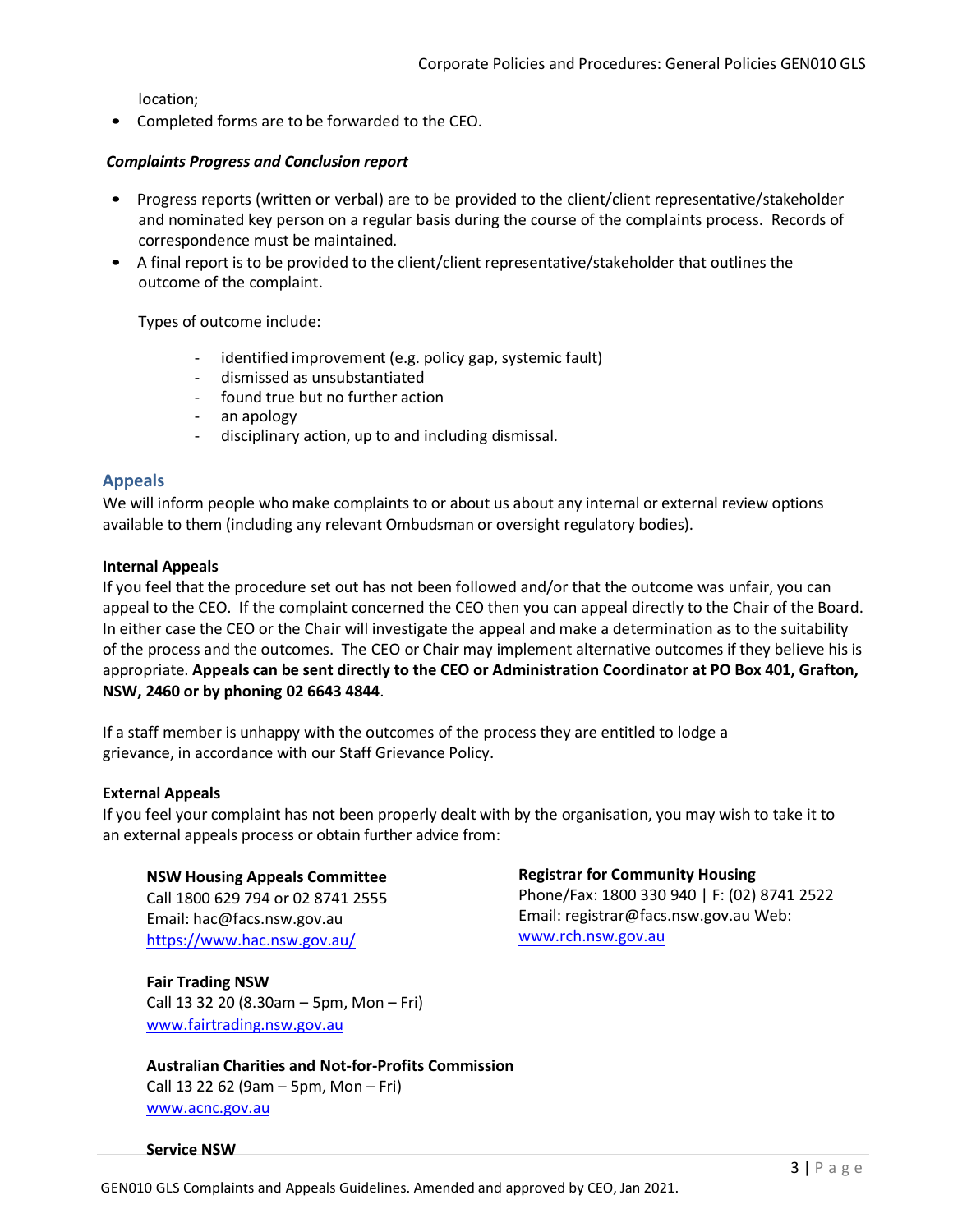Call 13 77 88

**National Civil and Administrative Appeals Tribunal** Call 1300 006 228 https://www.ncat.nsw.gov.au/

**Northern Rivers Aboriginal Tenants Advocacy and Advice Service** 1800 248 913 or 6643 4426 [www.tenants.org.au/aboriginal-tenants](http://www.tenants.org.au/aboriginal-tenants)

**Northern Rivers Tenants Advocacy and Advice Service** 1800 649 135 or 6621 1022 [www.tenants.org.au/taas/nortaas](http://www.tenants.org.au/taas/nortaas)

# **Relevant standards and regulations**

AS/ISO 10002:2018 Quality Management – Customer Satisfaction - Guidelines for complaints handling in organisations

# **Related documents**

- Code of Conduct
- Child Protection Policy
- Complaints and Appeals Policy
- Staff Grievance Policy
- Incident/Event Report form
- Complaints and Appeals Register

# **Compliance**

Noncompliance to this policy may result in disciplinary action up to and including dismissal.

# **Guide for staff in providing information to clients about our complaints and appeals process**

*The following guide may assist you in explaining this policy to clients. Please also ensure that you provide clients with a copy of our Complaints brochure.*

#### **COMPLAINTS**

- If you are dissatisfied with something we have done, you can make a complaint to a member of our team. You can do this however you wish, such as by writing a letter, emailing, texting or phoning.
- We will record your complaint and pass it on to the appropriate Manager.
- Within 2 working days, we will let you know that we have received your complaint, are investigating it and when we expect to let you know the outcome.
- The matter will be investigated. This will involve checking what actually happened and may involve you and other people, including staff, being contacted to find out more about what happened.
- $4 \mathsf{P}$  a g e • The Manager will determine what actions we need to take as a result of the complaint. This could

GEN010 GLS Complaints and Appeals Guidelines. Amended and approved by CEO, Jan 2021.